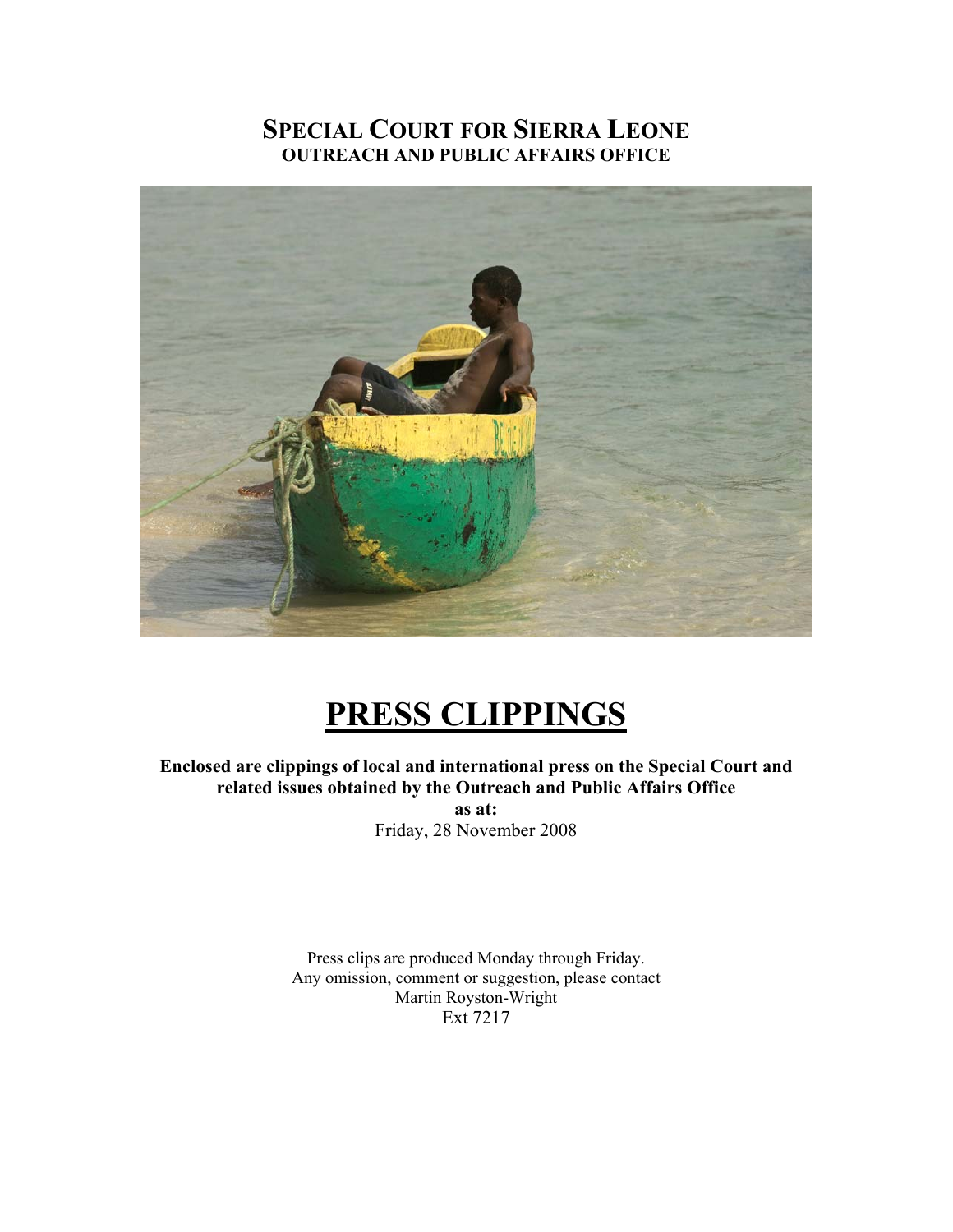| <b>International News</b>                                                           |             |
|-------------------------------------------------------------------------------------|-------------|
| Special Court Registrar Speaks on Prison Sentence, Taylor's Conviction / Star Radio | Page 3      |
| Former Child Soldier Thanks Port Hope Students / The Independent                    | Pages 4-5   |
| UNMIL Public Information Office Complete Media Summaries / UNMIL                    | Pages 6-8   |
| Liberia's Women Bond Together to End Violence / The Philadelphia Enquirer           | Page 9      |
| DRC War Crimes Suspects Plead Not Guilty / Voice of America                         | Page 10     |
| Kenyans Express Doubt Over Post-Election Violence Tribunal / Voice of America       | Pages 11-12 |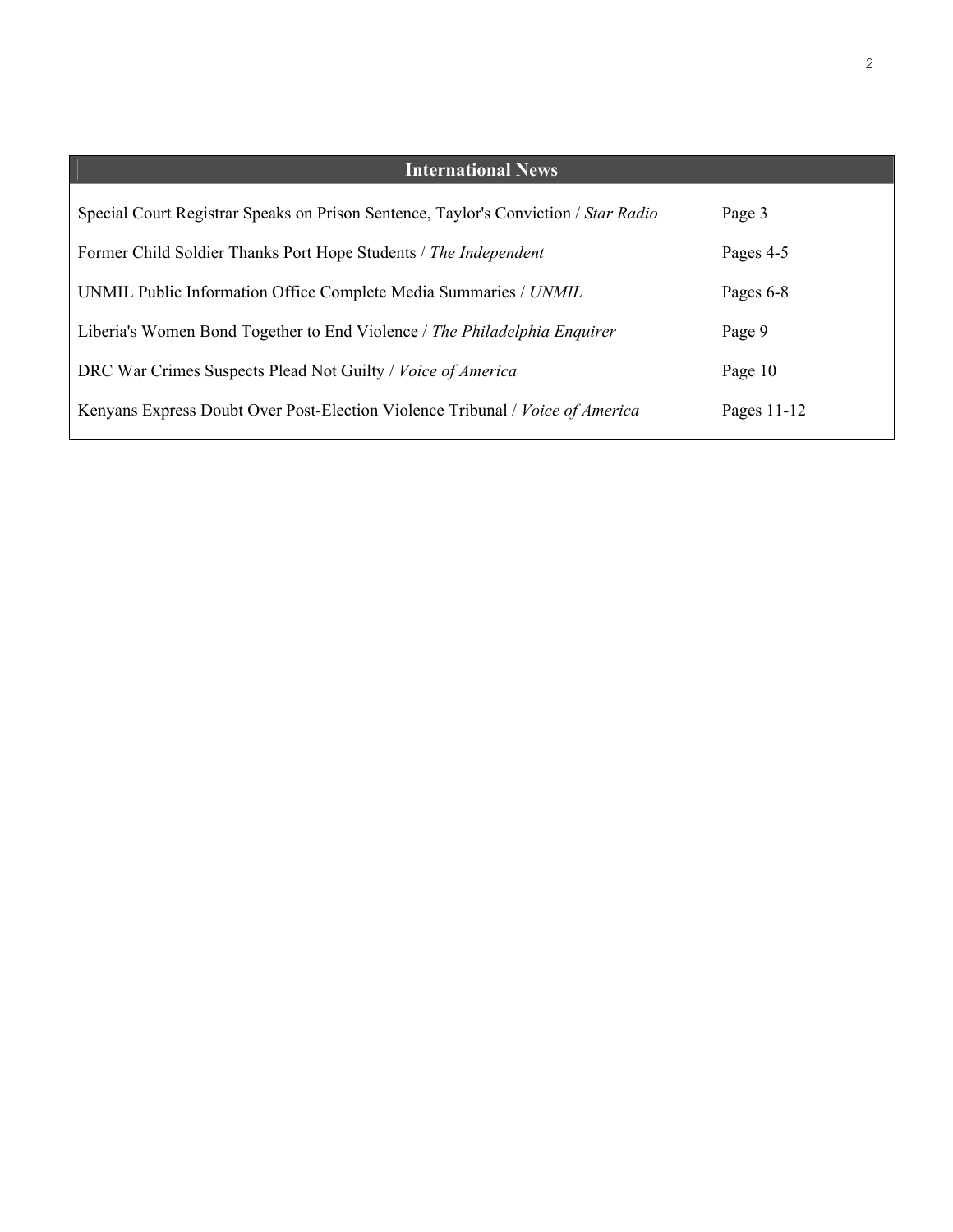# Star Radio (Liberia)

Friday, 28 November 2008

#### **Special Court Registrar speaks on prison sentence, Taylor's conviction**

Written by Wellington Geevon Smith

The UN-backed Special Court for Sierra Leone says there is no definite number of years on the books for the prison term of convicts who committed war crimes and crimes against humanity.

The Registrar of the Special Court, Herman Von Hebel said the crimes are very serious.

He however, said the severity of the crimes did not automatically mean they would be accompanied by severe punishment.

The Registrar of the Special Court said the sentence depends on the quality of the evidence presented by the prosecution.

Mr. Von Hebel clarified that the mere presentation of evidence that women were raped, villages were burnt and people were amputated didn't mean that Charles Taylor was involved.

The Special Court Registrar said what the prosecution needs to prove is the alleged link between those who committed the crimes in Sierra Leone and Mr. Taylor.

Mr. Von Hebel also said the Special Court has enough money to end the trial of the detained former Liberian President.

He said the court received thirty-six million United States Dollars from donor assistance in 2008.

The Registrar said the court would need a smaller amount for next year because most of the works in Freetown have been completed.

Mr. Von Hebel revealed that the prosecution got three to four million dollars this year.

According to him, Taylor's Defence team got 100-thousands U.S. dollar per month for salary, Taylor's wellbeing and office maintenance in Freetown, Monrovia and The Hague.

The Registrar clarified that the prosecution gets more money because it has the burden of proof.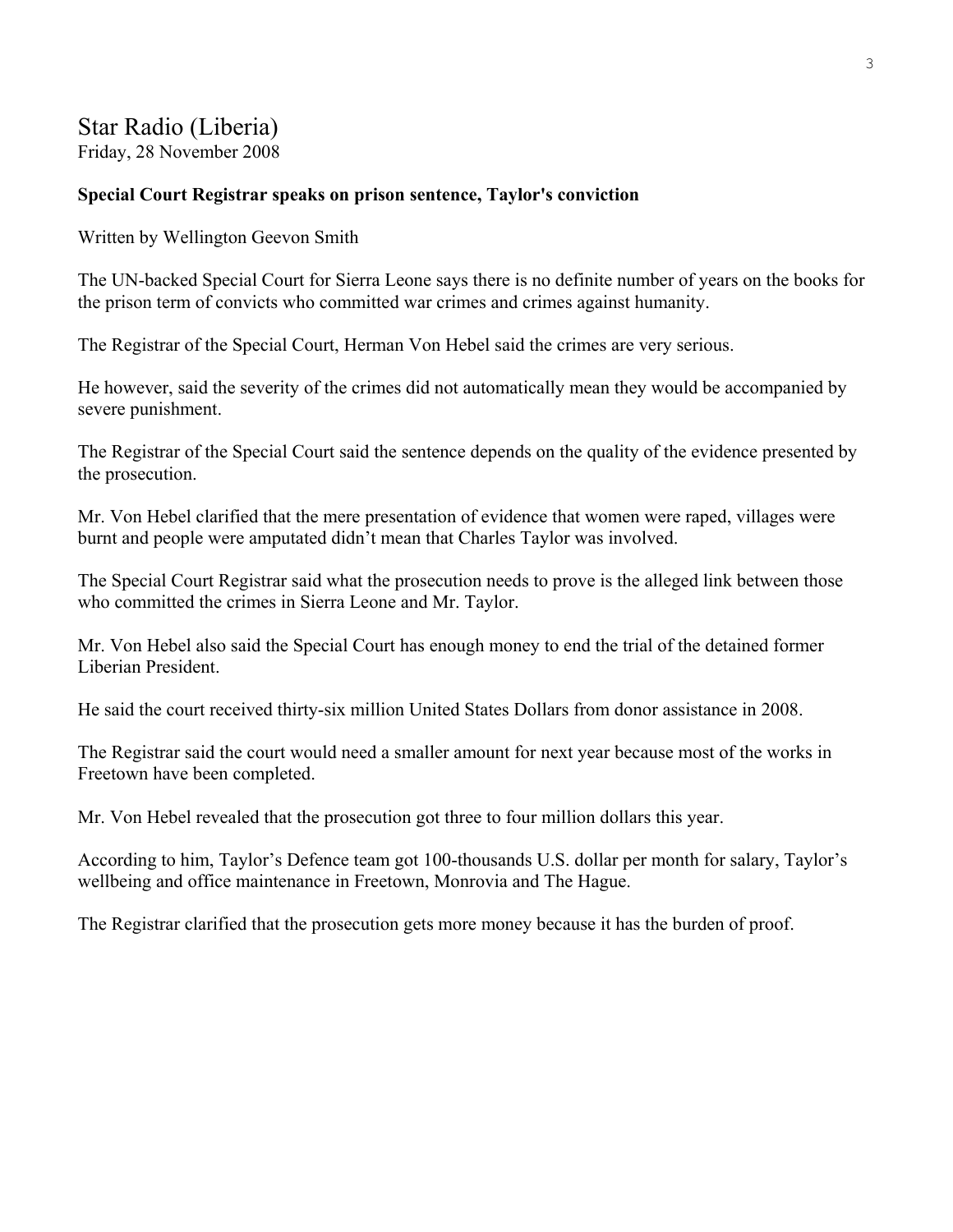# The Independent Thursday, 27 November 2008 http://www.northumberlandnews.com/news/porthope/article/

#### **Former child soldier thanks Port Hope students**

#### By Moya Dillon

PORT HOPE - Students had a chance to see the effects of their fundraising when a former child soldier spoke to them about life in his native Sierra Leone.

"I will take the message home that Canadian children, Port Hope children, are willing to extend their humanity to the children of Africa," Kabba Williams told students at Dr. M.S. Hawkins Senior Public and Port Hope High School on Tuesday, Nov. 25.

He was referring to the fundraising efforts of the students, which raised over \$16,000 last year to build a school in Sierra Leone.

"It gives a lot of hope and really inspires children in Africa," Mr. Williams said.

"It's strengthening to know there are people out there who are concerned with the plight of children in Africa. People like these students are laying a solid foundation for the children to have a brighter future."

Mr. Williams was captured by rebel forces at the age of six during the civil conflict that raged throughout Sierra Leone from 1991 to 2002. A rebel commander told the captured children that his forces were the good guys, fighting against evil authorities, and that if the country were in the rebels' control everyone would have a good job. The children were then injected with liquid cocaine to encourage them to violence.

"There was no alternative. We were made to be mad," Mr. Williams said, addressing a hushed gymnasium full of students

"Even if you ran into your mother or brother, you wouldn't know, you would just kill. They made young people take up arms, but the arms weren't directed at the authorities, they were pointed at innocent women and children, including myself."

Eventually Mr. Williams managed to escape from his captors, who were forcing the child soldiers to kill, rape and cut off the hands of innocent people. He then went through the post-war Disarmament, Demobilization and Reintegration program and was placed in a school program where he managed to work his way to the top of his class despite taunts from the other, much-younger, students. Now 24, he attends university and speaks to children across Africa about his experience.

"I want the children to know that there are people who are suffering in the world and people going through these horrific tragedies," Mr. Williams said.

"But I want them to believe that with a lot of determination, dedication and education, we are able to rebuild lives. I want them to know they have been blessed and are lucky to have the opportunity to go to school without going through any constraints."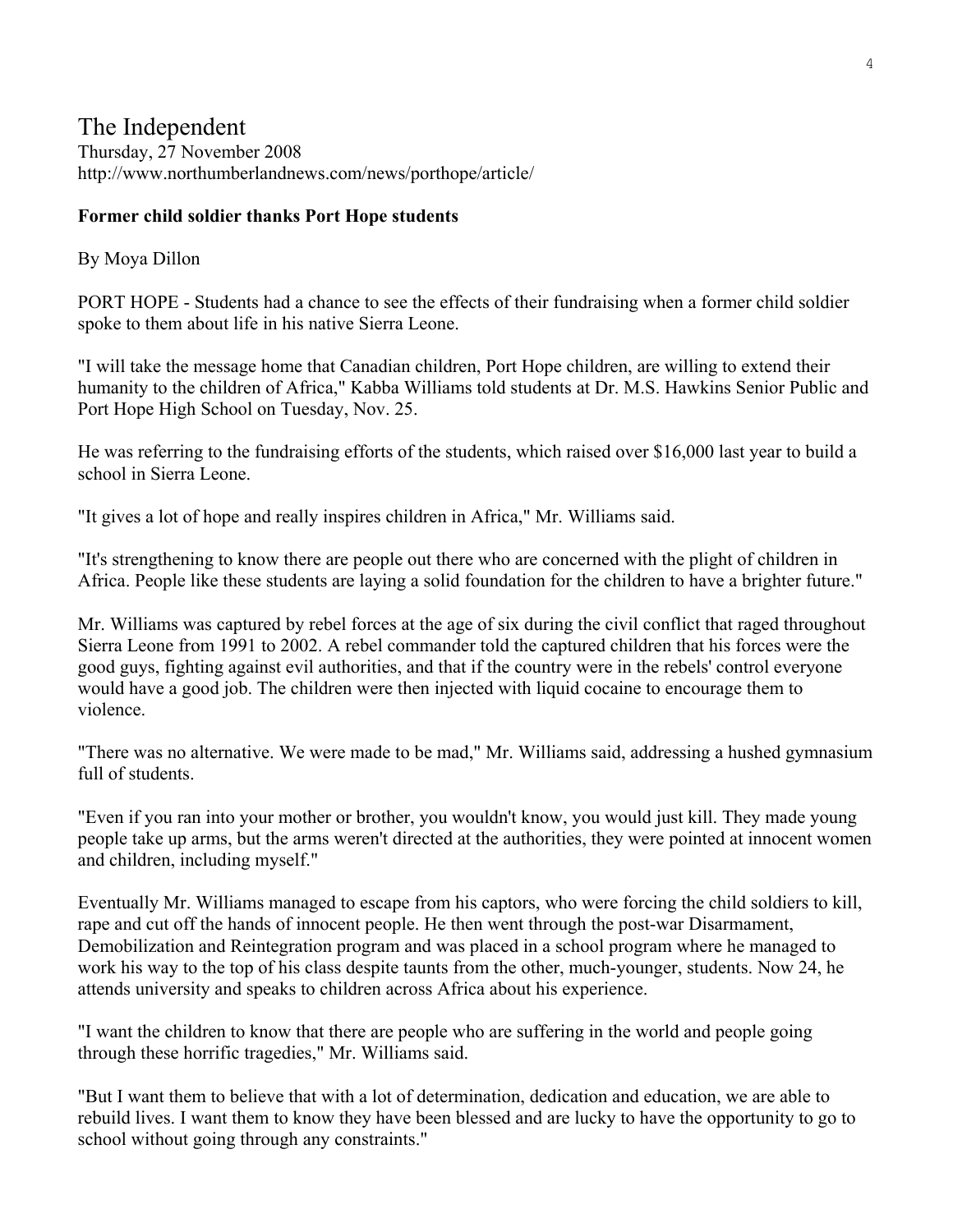Students called the presentation inspiring and were more determined than ever to continue raising funds.

"His talk really made everyone feel that the stuff we've been doing around the school really made a difference to the kids in Africa," said Devin Moore, 13.

Devin said he'd like to focus more fundraising on aiding the victims of the civil war, who Mr. Williams described as "still suffering."

Classmate Tiffany McDougall, 13, said she felt differently about her life now that she knew what it was like for children in Sierra Leone.

"When you complain about having homework or going to school - he would risk dying just to go to school to get homework - it makes you realize how lucky we are and how much we take for granted," Tiffany said.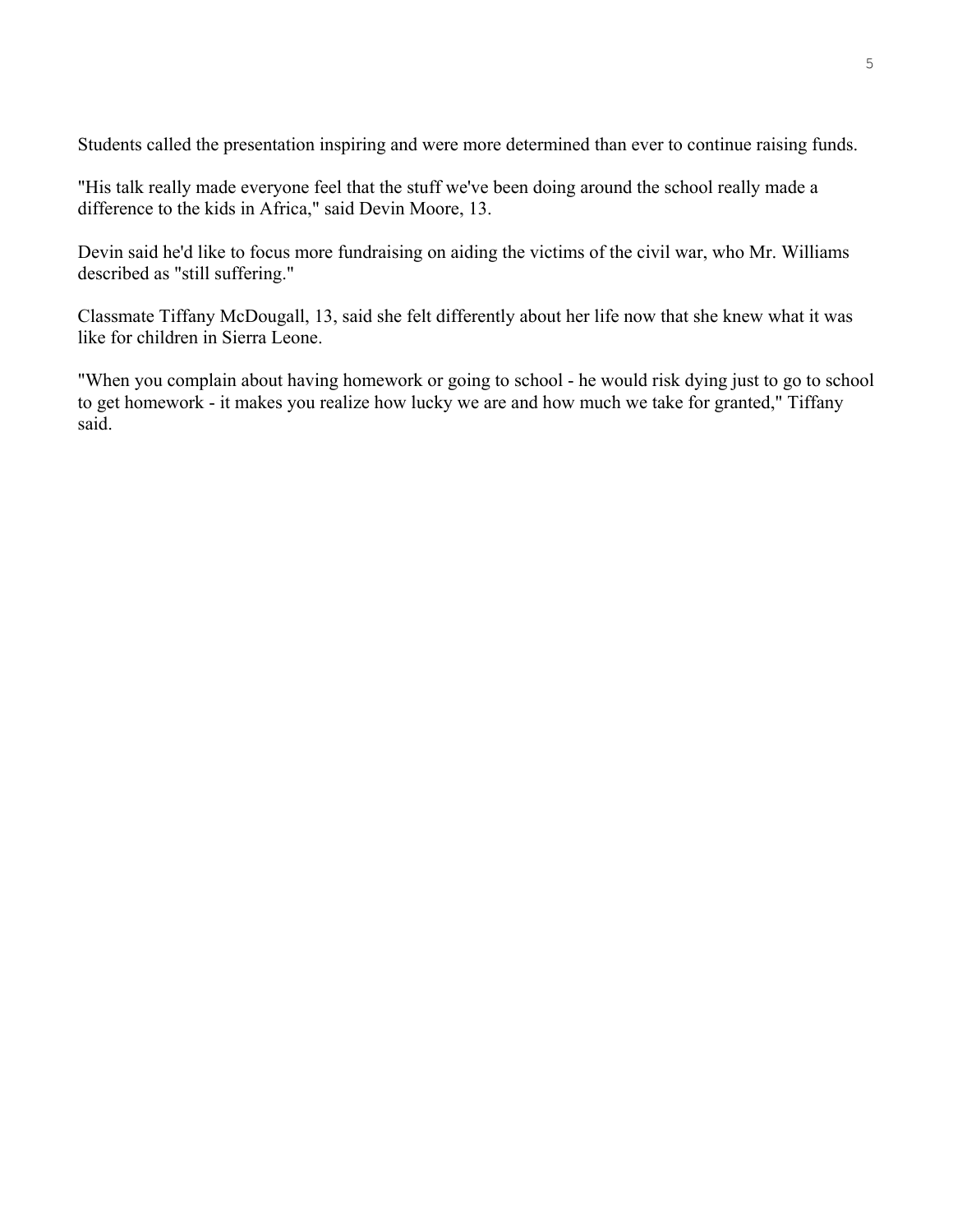

United Nations Mission in Liberia (UNMIL)

### **UNMIL Public Information Office Complete Media Summaries 27 November 2008**

*[The media summaries and press clips do not necessarily represent the views of UNMIL.]*

#### **Newspaper Summary**

#### **GOL Ordered to Permit Delta Enter Re-bid of Western Cluster Iron Ore**

(The Inquirer, The News, New Vision, The Monitor, The Analyst)

- The Public Procurement and Concessions Commission (PPCC) have ordered the Government of Liberia to allow Delta Mining Consolidated (Delta) to participate in the re-bid of the Western Cluster iron ore concession in Liberia.
- The Independent Complaints Reviews and Appeals Panel of PPCC said Government had acted unlawfully in excluding Delta from participating in the re-bid.
- Early this year, Government declared Delta as the provisional winner of the concession but two months ago cancelled the agreement and barred the company from participating in a rebid for the concession.

#### **Six Diplomats to Present Letter of Credence Tomorrow**

(Daily Observer, The Analyst, The News, New Vision, The Monitor)

- President Ellen Johnson Sirleaf will tomorrow receive in audience six Ambassadors accredited to Liberia.
- A foreign Ministry release said those expected to present their letters of credence include Miroslav Krenek, Ambassador of the Czech Republic; Keiichi Katalcami, Ambassador of Japan and Ambassador Stig Barlyng of the Kingdom of Denmark.
- Others are Wan Jaafar Bin Wan Mohamud, Ambassador Extraordinary and Plenipotentiary of Malaysia, Maria Auxiliadora Figueiredo of Brazil andPark Yoon-June of the Republic of Korea.

#### **Liberia's Solicitor General Accuses Representative Gbollie of Ordering His Torture**

(The Inquirer, Daily Observer)

- Solicitor General Tiawon Gongloe has accused Representative Saah Gbollie of being "responsible" for the torture he suffered in detention.
- Appearing before the Truth and Reconciliation of Liberia (TRC) ongoing public hearing yesterday, Counsellor Gongloe said he was detained with inmates who were initially friendly but that the situation changed following a visit by the then Deputy Police Director.
- According to him, Mr. Gbollie held discussions with three of the inmates who tortured him naming one of them as Stephen Kollie of the defunct Special Operations Division (SOD) of the Liberian National Police.
- The Taylor regime on April 24, 2002 arrested Counsellor Gongloe after he addressed the Mano River Union Civil Society Conference in Conakry Guinea.

#### **VP Boakai Frowns on Senate's Failure to Honour Supreme Court Decision**

(Heritage, The Inquirer, The Analyst, The Monitor)

- Vice President Joseph Boakai has frowned on the Liberian Senate for not fully respecting the decision of the Supreme Court.
- The decision regards the re-instatement of suspended Senate Pro-temp Isaac Nyenabo.
- The Vice President said as Legislators they are to respect the laws of the country and implement the decision of the highest court.
- Vice President Boakai spoke today when he appeared on the maiden edition of a live phone-in programme titled "Our Government, Our Voice" to discuss a wide range of issues.
- Today's programme is the first edition in a series of radio programmes featuring Government officials and policy makers interacting with the public.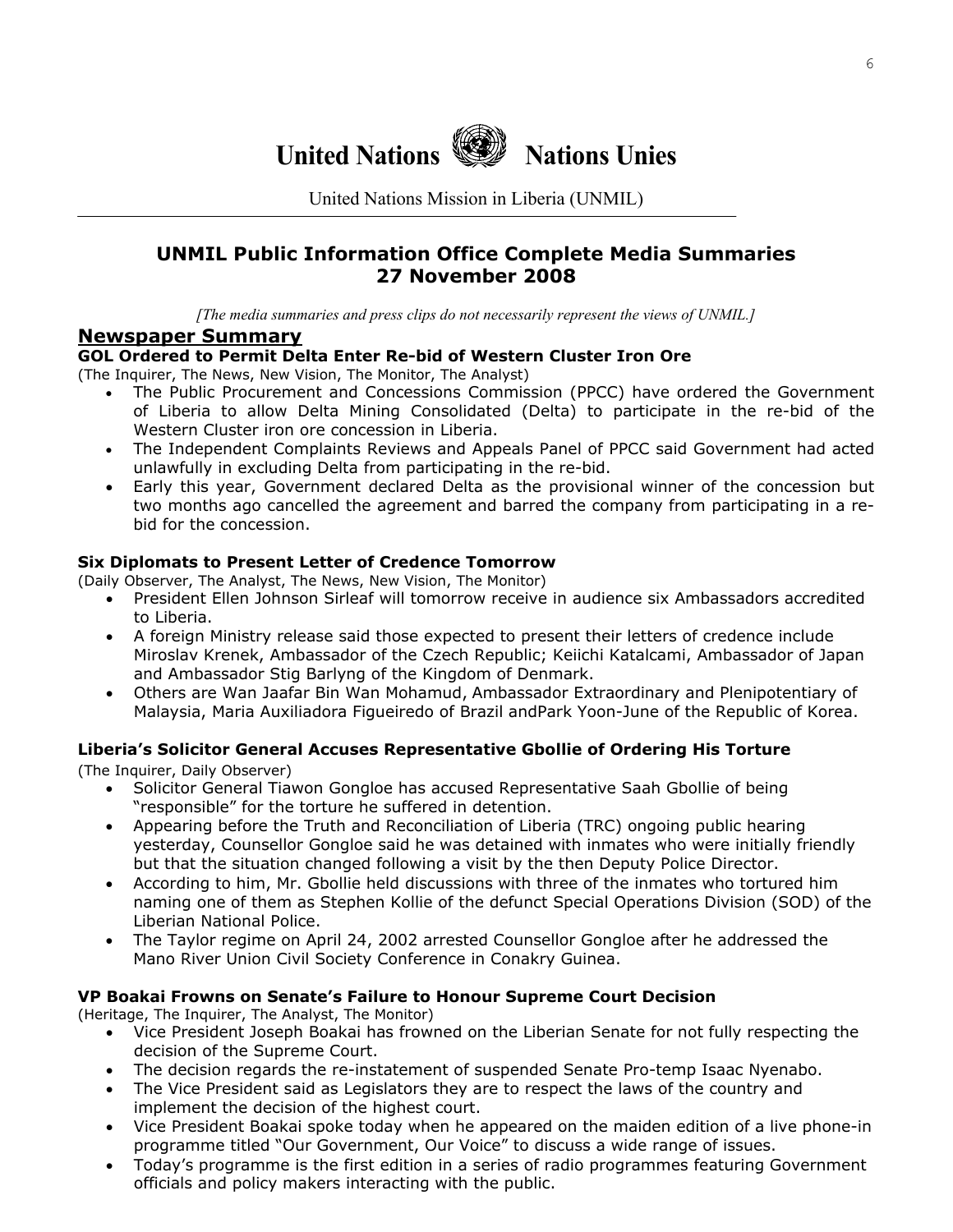• It replaces" Conversation with the President" in which President Sirleaf participated in a live phone-in programme with listeners from across the country.

#### **US\$28.1M Over Due Taxes Revealed In Audit Report**

(The News)

- Lack of annual stock-taking and the preservation of important documents such as revenue flag receipts as well as tax credits ledger led to US\$28.1 million overdue taxes, audit report released by the General Auditing Commission (GAC) reveals.
- The Commission admits that although there were improvements in the collection of revenues in the last fiscal year 2006/2007, however, the lack of essential documentations suggests that the above figure could be more.
- The report strongly recommended that effective systems and controls be put into place for the prevention and detection of fraud, error and non-compliance with the Executive Laws, the Revenue Code, and any relevant regulations.

#### **President Sirleaf Advocates Fast Track Court for Corrupt Official**

(New Democrat)

- President Ellen Johnson Sirleaf says government will advocate the setting up of a fast track court to try government officials accused of stealing state funds.
- President Sirleaf said corruption was "systemic and endemic" in the country and thought the establishment of the court will lead to the speedy trial of corruption cases.

# **Radio Summary**

**Local Media-Radio VERITAS** *(News monitored today at 1:30 pm)*

#### **Kolleh Town Murder Case Resumes**

- Criminal Court "B" today began hearing the murder case involving detained Margibi Senator Roland Kaine and 15 others.
- The men are accused of "gruesomely" murdering at least 16 men during a farmland dispute in Kolleh Town massacre on June 7 this year.
- Several others are still feared missing.
- Senator Kaine has persistently denied any involvement.

 *(Also reported on Star Radio, Truth F.M. ELBC and Sky F.M.)* 

#### **Liberia's Solicitor General Accuses Representative Gbollie of Ordering His Torture**

 *(Also reported on Star Radio, Truth F.M. ELBC and Sky F.M.)* 

#### **Vice President Boakai Discusses Several National Issues Today**

#### **STAR RADIO** *(Culled from website today at 8:45 am)*

#### **TRC Cautions Stubborn Witnesses**

- The Truth and Reconciliation Commission of Liberia (TRC) has warned witnesses refusing to appear before it to seriously consider their actions.
- The TRC said witnesses boycotting the public hearings are missing the opportunity to respond to allegations of major human rights violations.
- TRC Chairman, Cllr. Jerome Verdier said the refusal of the witnesses amounts to a denial to be heard saying there are several options including subpoena to decide the fate of witnesses refusing to show-up at the TRC.
- Chairman Verdier spoke to reporters following the failure of several key witnesses to appear before the Commission.
- Meanwhile, former Transitional Speaker George Dweh is expected to appear before the Commission today.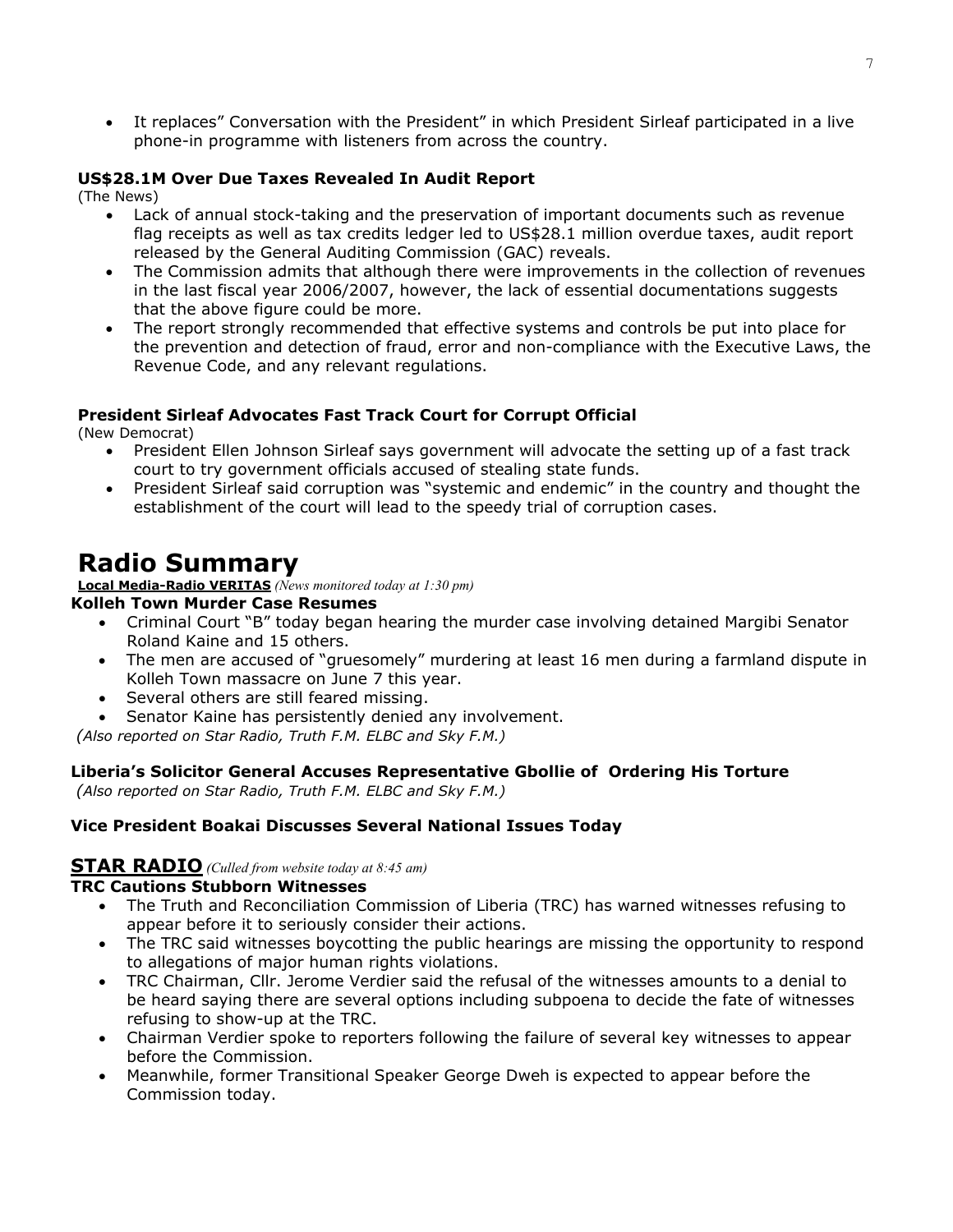# **Truth F.M.** *(News monitored today at 10:00 am)*

#### **TRC Witness Says Executive Mansion Not "Safe"**

- A former member of the Progressive Alliance of Liberia (PAL) and a fighter of the defunct rebel Movement Liberians United for Reconciliation and Democracy (LURD) Johnson J. Jayeswen have called for the construction of a new Executive Mansion to protect the Presidency.
- Testifying before the Truth and Reconciliation Commission ongoing thematic hearings yesterday he said the security of the President depends on where he or she sits.
- He described the mansion as a "grave yard" claiming a lot of killings took place there.
- Meanwhile, the former LURD fighter has frowned on the current composition of the Liberian security apparatus saying they cannot be trusted.

\*\*\*\*\*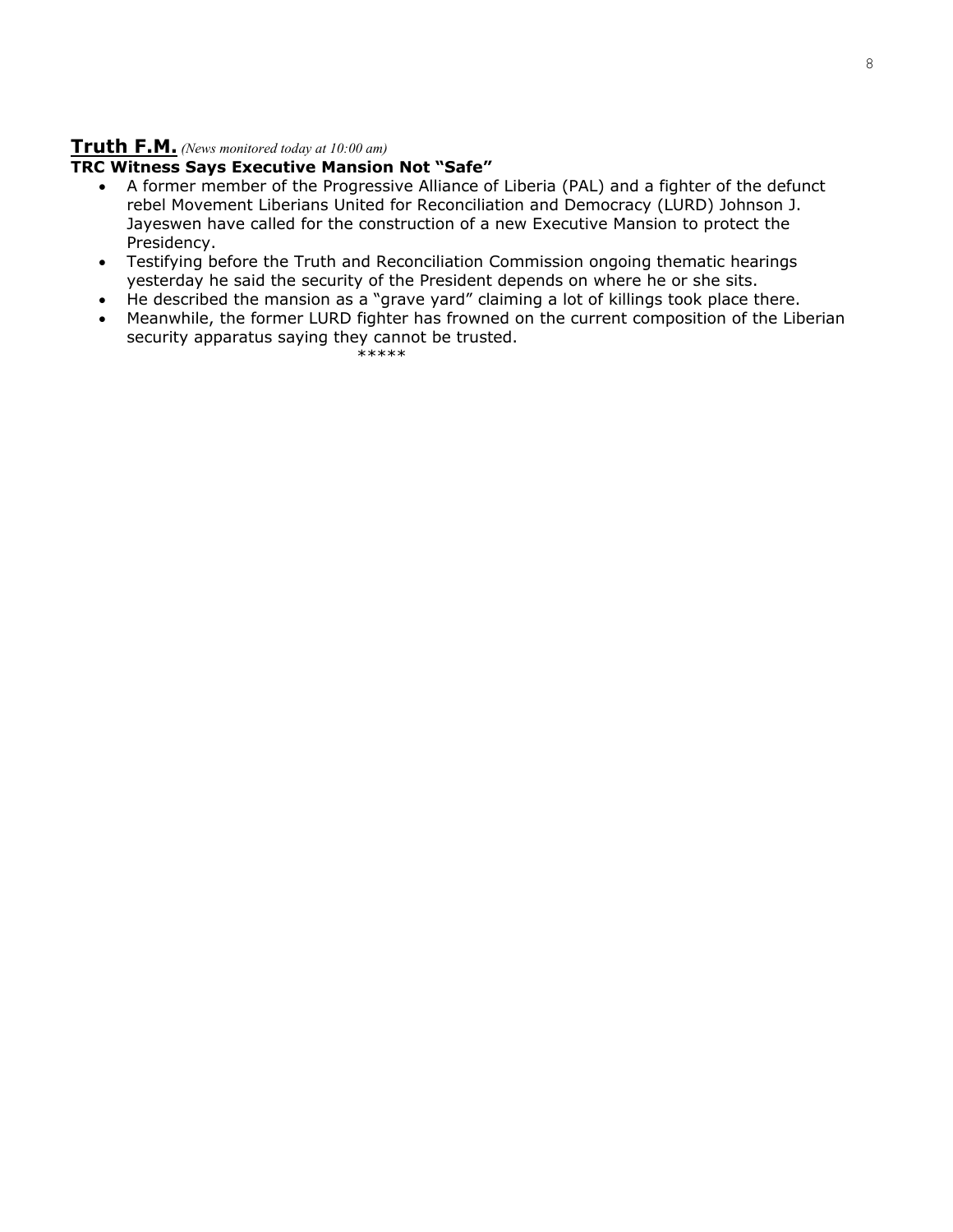# The Philadelphia Enquirer Friday, 28 November 2008 http://www.philly.com/inquirer/weekend

#### **Liberia's women bond together to end violence**

#### By Steven Rea

They had had enough, watching their not-yet-teenage sons armed with weapons, incited to kill. Seeing their daughters raped and terrorized. Being raped, beaten, threatened.

A testament to the determination and wisdom of a group of Liberian women who banded together in 2003 to stop a civil war and bring peace to their West African nation, Pray the Devil Back to Hell is at once inspiring and horrific.

Inspiring, because it shows what people can do, people resolved to bring about change. After years of horror and carnage, a coalition of Liberia's women, Christians and Muslims alike, rallied together, organized and undaunted, using their numbers and their message to bring about change.

And horrific because of that carnage: the blood-soaked streets, the hundreds of thousands murdered, perpetrated by tribal warlords and a dictator - Charles Taylor - gone mad.

Directed by Gini Reticker with clarity and concision, Pray the Devil Back to Hell combines archival footage, BBC radio news feeds, and newspaper reports with on-camera interviews with key leaders of the female movement. Leymah Gbowee speaks with eloquence about her dream to assemble wives and mothers in a church to pray for peace, and how that first meeting spread to larger protests.

These crowds of women, dressed in white T-shirts, camped in front of a government palace and refusing to budge, are heartening to behold. Bridging the same cultural and religious divide that provided the excuse for a civil war, Gbowee's group and a like-minded team of Muslim women combined forces with a unified goal: remove the guns and bring on the peace.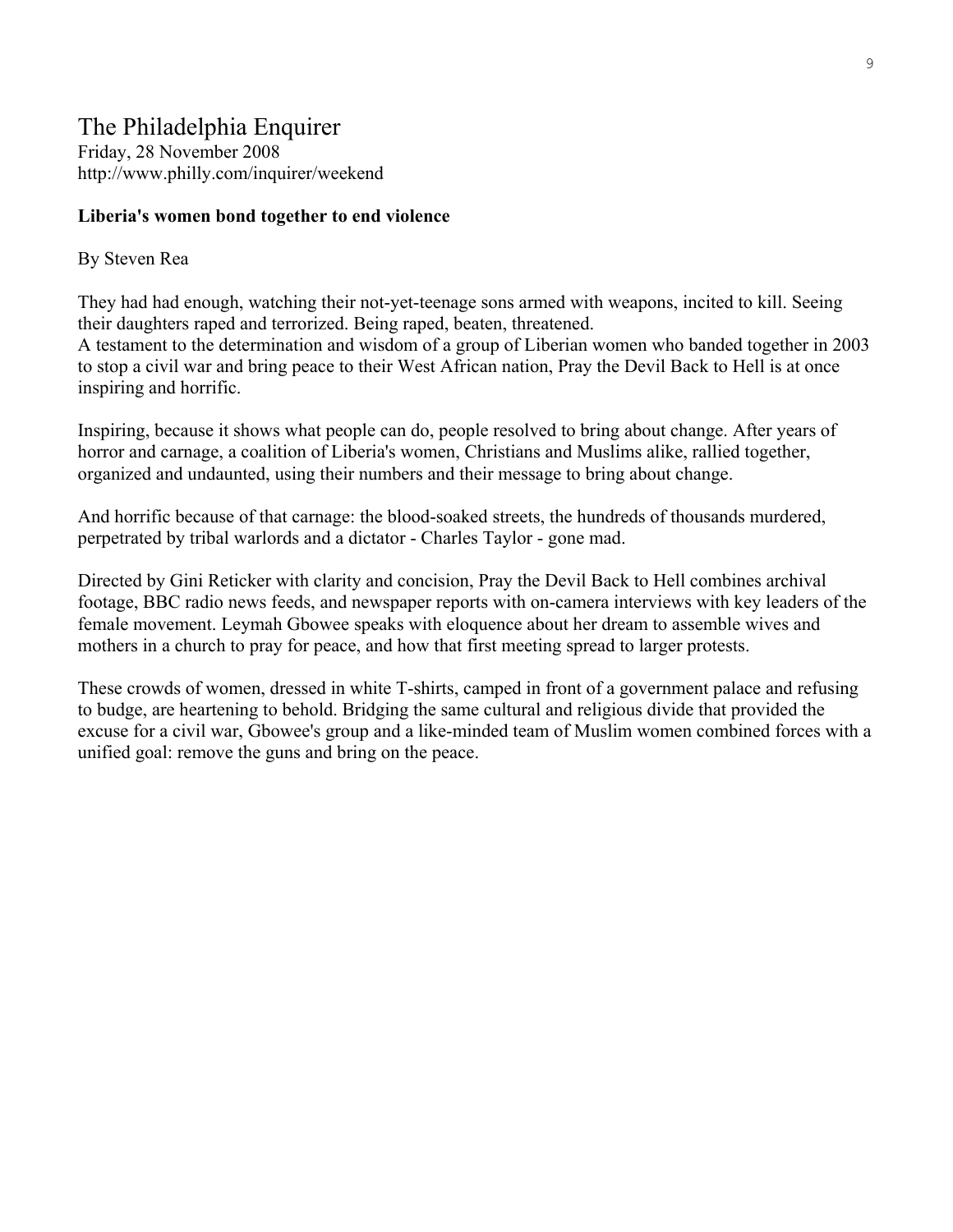# Voice of America Friday, 28 November 2008

#### **DRC War Crimes Suspects Plead Not Guilty**

Two Congolese militiamen accused of trying to wipe out a village in 2003 have pleaded not guilty before the International Criminal Court.



**Germain Katanga looks up from his screen as he waits for the start of his trial at the International Criminal Court in The Hague, Netherlands (File)** 

Germain Katanga and Mathieu Ngudjolo face charges of murder, rape, and using child soldiers. The charges stem from a deadly attack on the village of Bogoro in the Congo's Ituri province in February 2003.

Prosecutors say more than 200 people were killed during the attack, and that some survivors were turned into sex slaves for the fighters.

Katanga and Ngudjolo entered their pleas at a pretrial hearing at The Hague, in the Netherlands Thursday. The court has not set a starting date for their trial.

The two are among four men the court has charged with war crimes stemming from violence in the eastern Democratic Republic of Congo.

The DRC government has struggled to assert control over the region's many militias since the end of a brutal civil war in 2002.

The court recently said the trial of another militia leader, Thomas Lubanga, will begin on January 26. That trial will be the first the court has held since its formation in 2002.

*Some information for this report was provided by AFP and AP.*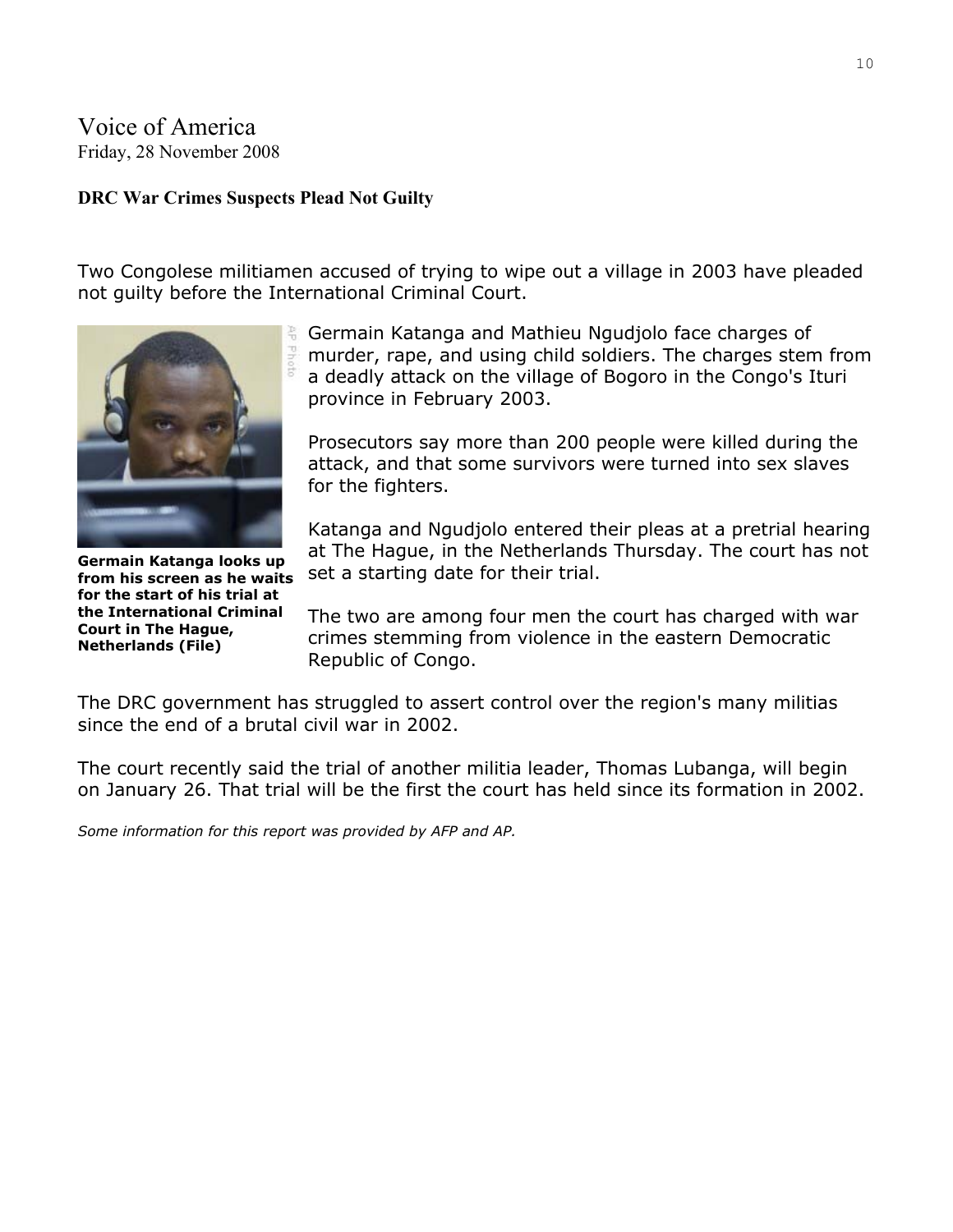# Voice of America Friday, 28 November 2008

#### **Kenyans Express Doubt Over Post-Election Violence Tribunal**

By Peter Clottey Washington, D.C.

Some Kenyans are doubtful about the effectiveness of a tribunal soon to be established to prosecute those complicit in the country's post-election violence. They say the move is a calculated attempt by some political leaders to outwit a possible indictment from the international Criminal Court for they roles they played after the December 27 election dispute. This comes after the coalition government agreed yesterday (Thursday) to establish a tribunal to judge senior politicians and businesspersons accused of organizing the bloody ethnic violence that took place after the disputed election. The violence erupted after incumbent President Kibaki and then main opposition leader Raila Odinga both claimed victory in Kenya's presidential election. From the capital Nairobi, Kenyan political analyst Michael Tiampati tells reporter Peter Clottey that Kenyans have reason to be skeptical.

"Here in Kenya the reality is that Kenyans have always been treated to melodramatic situations by their leaders. First of all there has been outright hostility towards the recommendations of the report about the post-election violence and this has kind of split the leadership right in the middle. But in a strange twist, which I believe was a kind of pressure from both local and international personalities and of course institutions, the government or parliament has decided to come up with a body to address the issues on the causes of the post-election violence," Tiampati pointed out.

He said Kenyans are doubtful because previous independent set up to investigate political leaders alleged to have been complicit in breaking the law have often failed to live up to their mandate.

"Kenyans tend to believe things actually when they do happen because our system that has something to do with our leadership is prone to so many issues, such as manipulations. So, we tend to believe things when they do actually happen," he said.

Tiampati described as unfortunate the history of bodies previously set up to probe Kenya's leaders who have been alleged to have broken the law.

"The skeptical nature of this tribunal I cannot say is unfounded because we have a history in this country where so many tribunals in their dozens have been set up, but nothing was achieved and the recommendations never get implemented. And Kenyans are afraid that this new tribunal would follow the same path and become yet another tribunal, which has been set up using taxpayers money. And the result of which does not benefit the people that it was intended to benefit," Tiampati noted.

He said there seems to be a lot of interest in the latest report, which has been presented to the former UN Secretary General about the alleged complicity of some political figures in the December 27 post-election violence.

"There is a great deal of political interest in the report arising from the mysterious envelope that is said to contain names of perpetrators of violence, which is of course in the custody of the lead mediator Kofi Annan. And this has led to a lot of speculation and one part of the system is wishing for the implementation and the other part of the system is opposed to it. And it has been like a yoyo kind of thing, moving from side to side," he said.